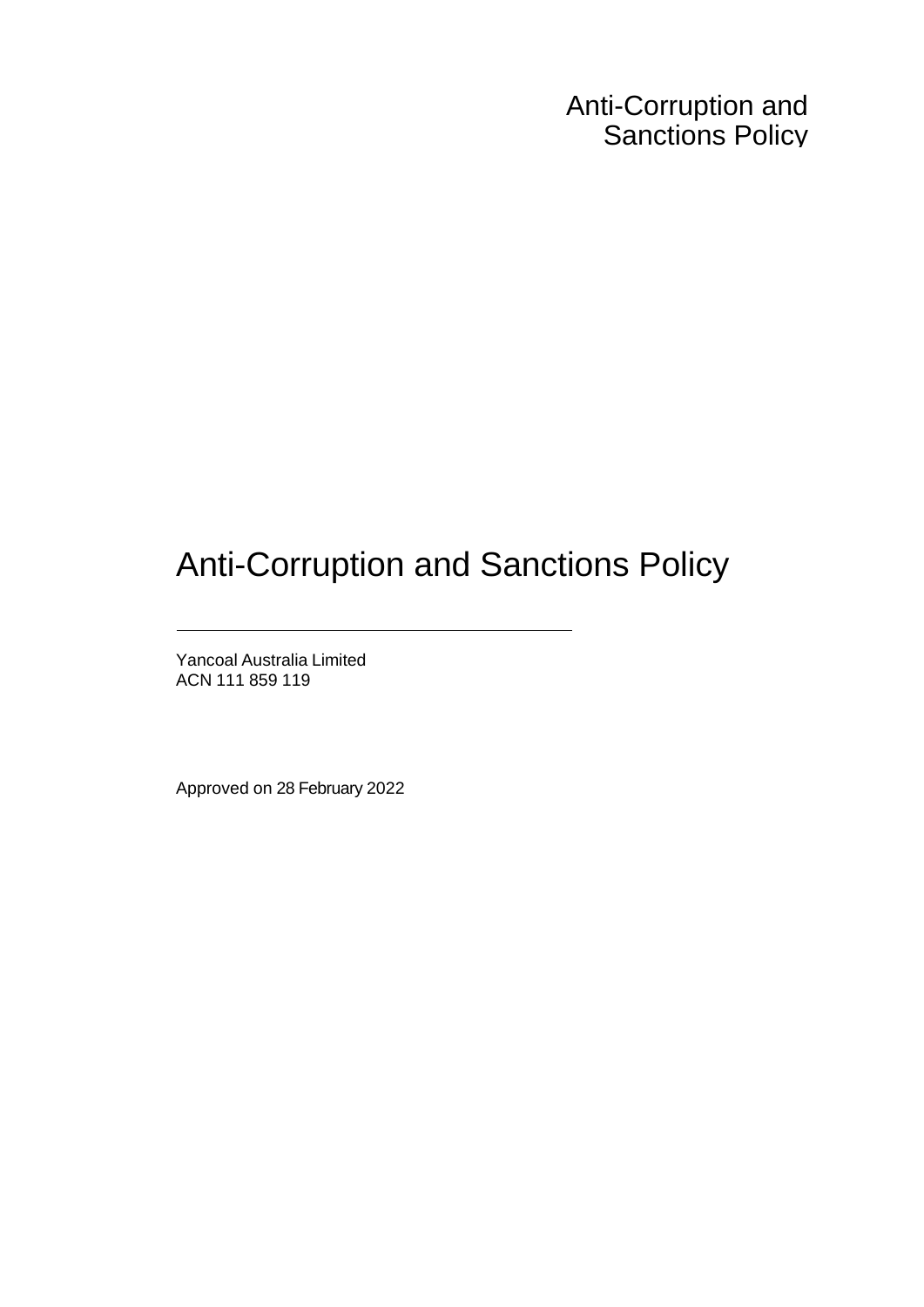The Company is committed to the highest level of integrity and ethical standards in all business practices. Corruption and bribery in all forms are strictly prohibited by the Company. Employees must conduct themselves, at all times, in a manner consistent with Company policy, community expectations and in compliance with state, federal and international legislation.

This Anti-Corruption and Sanctions Policy (**Policy**) has been formally approved by the Board and outlines how the Company expects its employees to behave when conducting business both in Australia and internationally. Corruption and bribery in business practices are universally condemned and governments around the world have introduced strict laws and penalties in combating the issue.

The objective of this Policy is to:

- provide a universal expectation for business behaviour throughout the Company; and
- support the Company's business reputation and corporate image within the community; and
- ensure that the legislative importance of complying with anti-corruption practices is understood;
- outline the Company's requirements for operating in compliance with the United Nations Security Council (**UNSC**) and autonomous Australian sanctions regime; and
- make directors and employees aware of the consequences if they breach the Policy.

This Policy forms part of a broader business conduct strategy which includes policies such as the Code of Conduct, the Gifts and Benefits Policy, Community Support Program, Recruitment Policy and the Share Trading Policy, and therefore should be read in conjunction with these policies.

## 2 Who the Policy applies to

This Policy applies to:

- all directors and officers of the Company (including the chair of executive committee (CEC) and the chief executive officer (**CEO**));
- all direct reports to the CEC and CEO (**Senior Executives**);
- all employees, including temporary employees and contractors, of the Company,

(collectively, **Employees**);

- anyone who acts on behalf of or for the benefit of the Company in Australia and overseas, including agents, business partners, distributors, consultants, lobbyists, and other intermediaries (**Intermediaries**); and
- any customers, suppliers and related parties who are involved in any Companyrelated business activities in Australia and overseas.

**Company** means Yancoal Australia Limited and each subsidiary and related body corporate and any entity or mine operated or managed by Yancoal Australia Limited.

Responsibility lies with every person covered by this Policy to conduct themselves in accordance with this Policy and the law when engaged in business-related activities and practices.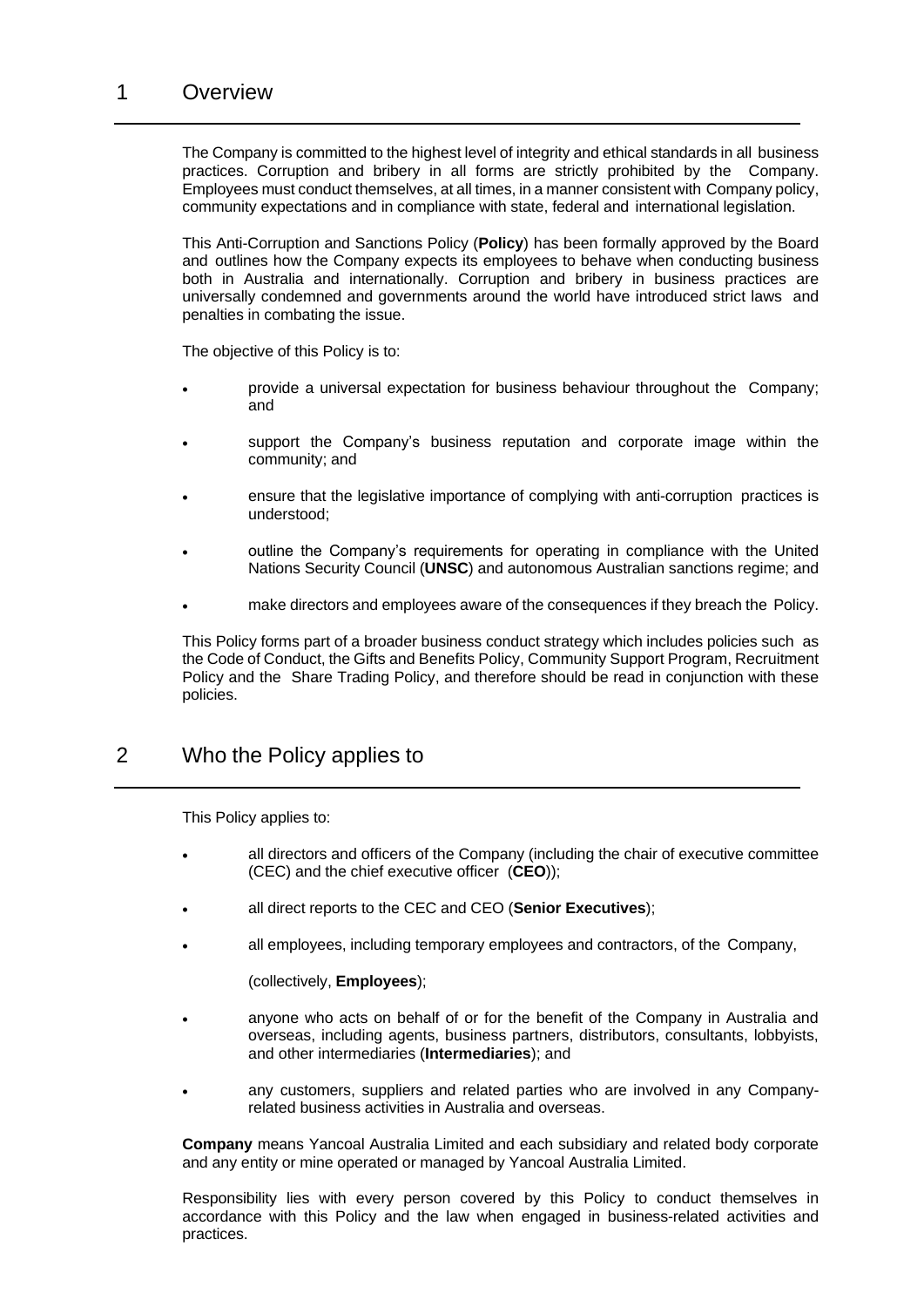## 3 Bribery and corruption

In Australia, bribery is prohibited under the *Criminal Code Act 1995* (Cth) (**Code**) – specifically, Division 141, *Bribery*, and Division 70, *Bribery of foreign public officials*.

Generally, a person is guilty of giving a bribe if:

- (a) the person dishonestly:
- 1 provides a benefit to another person; or
- 2 causes a benefit to be provided to another person; or
- 3 offers to provide, or promises to provide, a benefit to another person; or
- 4 causes an offer of the provision of a benefit, or a promise of the provision of a benefit, to be made to another person; and
- (b) the person does so with the intention of influencing a public official (who may be the other person) in the exercise of the official's duties as a public official.

The above also applies to giving a *corrupting benefit* to a Commonwealth public official. A benefit is defined in the Code as *any advantage and is not limited to property.*

Importantly, under Division 70, the business or business advantage that the person intended to secure does not actually need to be obtained or retained for that person to be guilty of an offence. In addition, the person does not need to have intended to bribe a *particular* foreign public official.

Division 70, *Bribery of a foreign official*, extends the same meaning to bribery, with the addition of a person being guilty if the benefit was:

- (a) not legitimately due to the other person; and
- (b) the person extending the benefit did so with the intention of influencing the foreign public official (who may be the other person) in the exercise of the official's duties as a foreign public official in order to:
	- 1 obtain or retain business; or
	- 2 obtain or retain a business advantage that is not legitimately due to the recipient, or intended recipient, of the business advantage.

Internationally, anti-corruption and bribery legislation is and has been strictly enforced. The *UK Bribery Act*, *US Foreign Corrupt Practices Act*, *Hong Kong Prevention of Bribery Ordinance* and legislation in many Asian countries have wide-ranging effects and penalties for any businesses which operate within their respective jurisdictions.

The *UK Bribery Act* has far reaching consequences for Australian companies with any connection to the UK. The Act may have serious implications for Australian companies that have any demonstrable business presence in the UK – including conducting business with a subsidiary of a UK incorporated company. Failure to prevent bribery by Australia companies that carry on "any part" of their business in the UK is an offence under the Act.

Please talk to General Counsel if you would like further advice in relation to the *UK Bribery Act*, in particular, implementing procedures to minimise risk.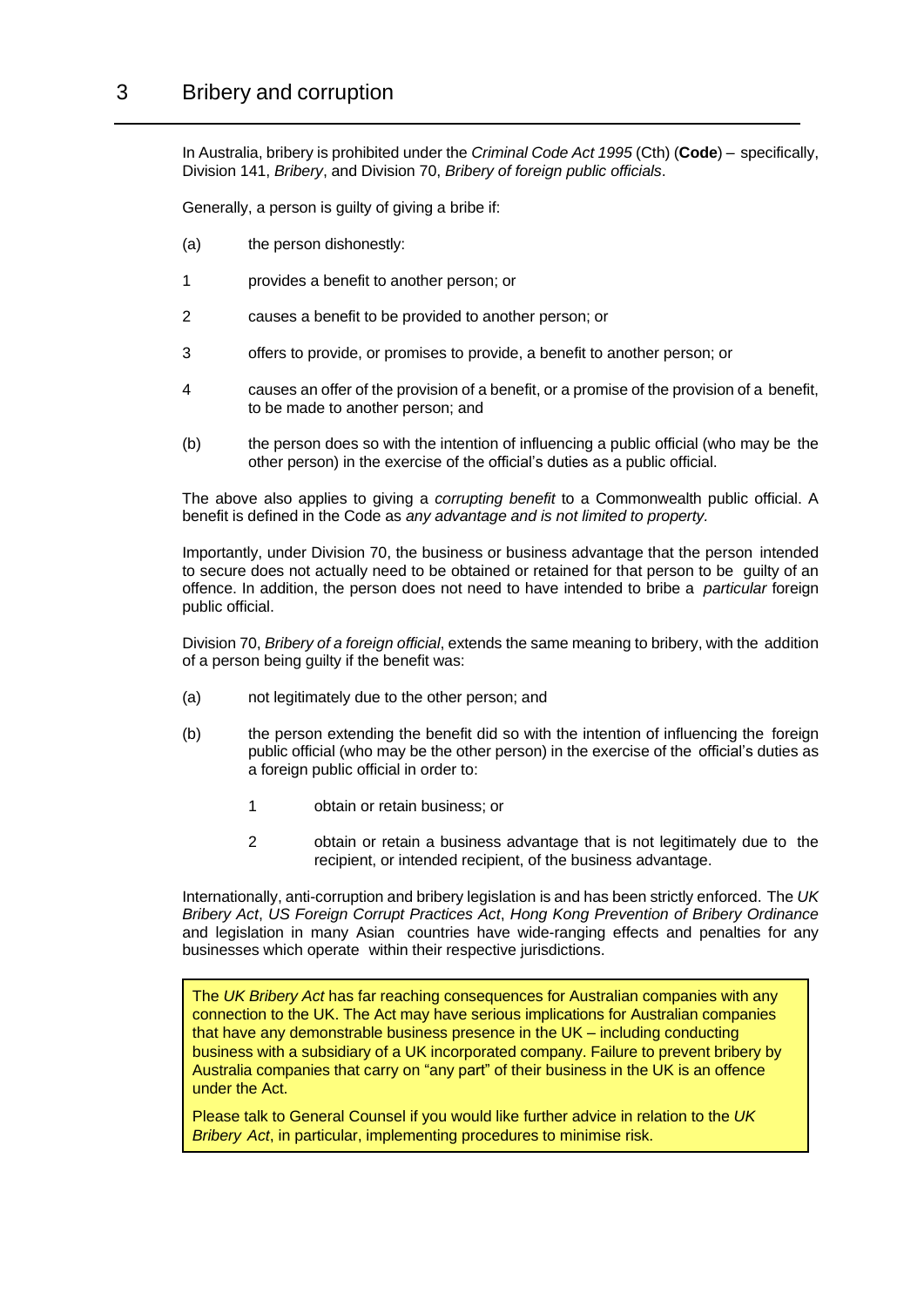The *Hong Kong Prevention of Bribery Ordinance* applies in respect of an advantage offered to as well as received by any Hong Kong public servant, whether or not the advantage was offered or accepted in Hong Kong, and in respect of an advantage offered to as well as received by foreign Public Officials and private individuals, if the advantage, is offered in Hong Kong. The term "advantage" is widely defined.

Please talk to General Counsel if you would like further advice in relation to the *Hong Kong Prevention of Bribery Ordinance*, in particular, implementing procedures to minimise risk.

The Company requires that all persons covered by this Policy conduct business activities in compliance with this Policy and with all applicable anti-bribery laws in Australia and internationally. The Company is committed to delivering responsible and sustainable business practices and all Employees must be aware of their obligations when conducting business activities.

Consistent with the Company's Gifts and Benefits Policy, you must not, under any circumstance give, offer, promise or authorise gifts and benefits to any government entity or any Public Official, directly or indirectly (eg, through a third-party agent), if:

- (a) the gift or benefit is not legitimately due to the other person; and
- (b) the giving, offer, promise or authorisation was carried out with the intention of influencing, inducing or rewarding a Public Official (who may be the other person) in the exercise of the Public Official's duties in order to:
	- obtain or retain business; or
	- obtain or retain a business advantage that is not legitimately due to you, or the intended recipient, of the business advantage.

Written approval must be obtained from a member of the Company's Executive Committee for any gift or benefit to be given to a Public Official above a value of AU\$50. Any expenses for such gifts and benefits must be clearly identified and details of the gift or benefit must be sufficiently specific when approval is sought and when the gift or benefit is recorded in the relevant system.

You must not solicit or accept gifts or benefits from competitors, suppliers, customers, trading parties or companies associated with any of them, or from other Employees or Intermediaries other than in accordance with the provisions of the Gifts and Benefits Policy.

Under this Policy and the Gifts and Benefits Policy, a **Public Official** means any person (and the agents of any such person) defined to be a public official or foreign public official under the *Australian Criminal Code Act* 1995, the *UK Bribery Act*, the *US Foreign Corrupt Practices Act* or the *HK Prevention of Bribery Ordinance*, including:

- (a) any officer, employee, or person acting in an official capacity for or on behalf of any level of government, or any department, agency, or instrumentality thereof (including state-owned companies), or of a public international organisation;
- (b) any political party or official thereof; or
- (c) any candidate for political office.

**Commercial Bribery.** Bribery involving commercial (non-governmental) parties is also prohibited by various laws applicable to the Company, and thus prohibited under this Policy. The Company requires that all persons covered by this Policy shall **not** offer, promise, authorize the payment of, or pay or provide anything of value to any employee, agent, or representative of another company with, or perceived to be with, the intention of inducing or rewarding the improper performance of any function or any business-related activity. All persons covered by this Policy also shall not request, agree to receive, or accept anything of value from any employee, agent, or representative of another company or entity that is intended as an inducement or reward for the improper performance of any function or business-related activity.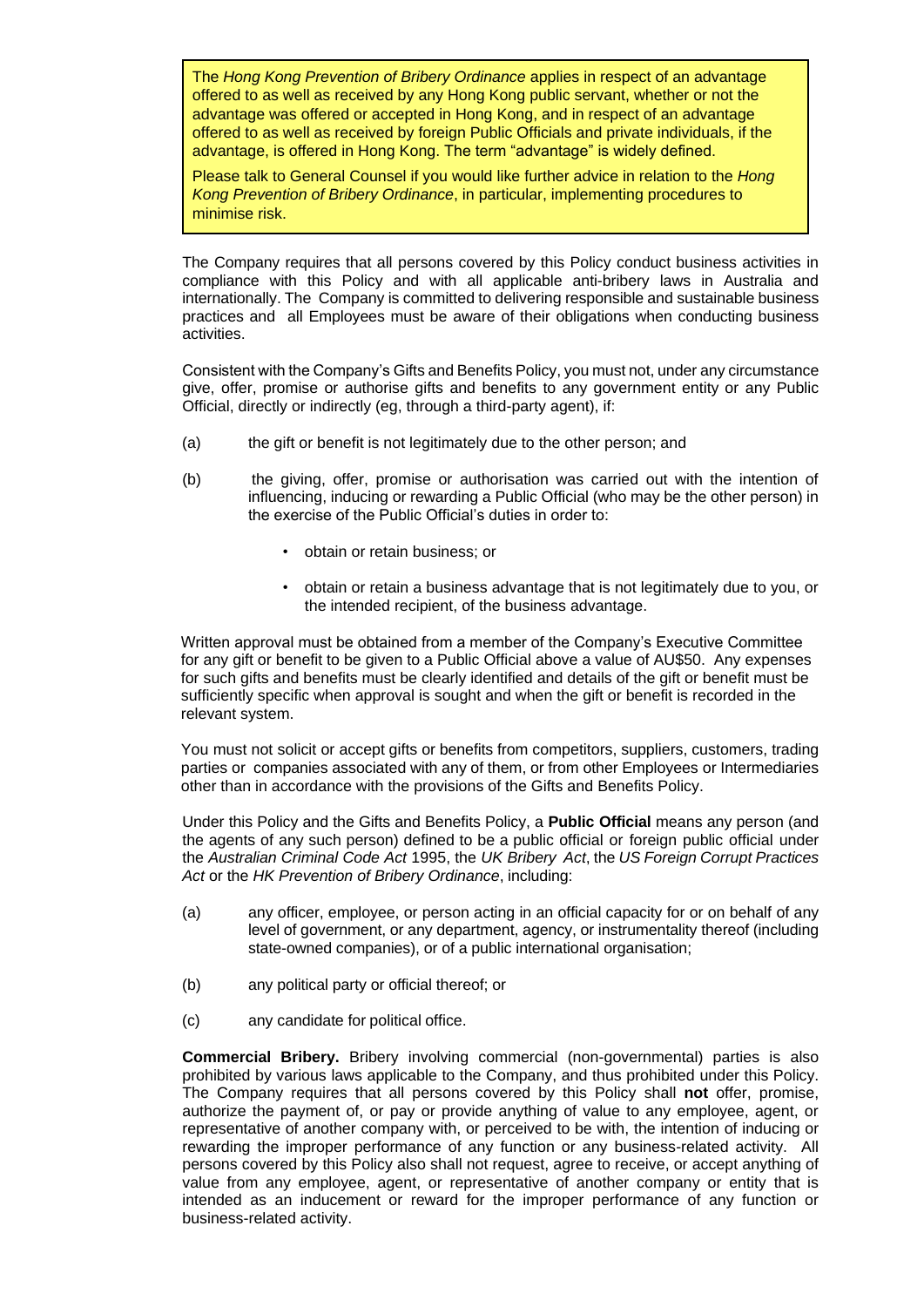**Maintain Accurate Books and Records**: All of the Company's transactions must be fairly and accurately recorded in reasonable detail. This requirement applies not only to the Company's reported financial statements and general ledger, but other records kept in the ordinary course of business, such as purchase orders, invoices, expense reports, and receipts used to support requests for payment or reimbursements. Mischaracterization of expenses or transactions (especially those related to interactions with any government entity or Public Officials) can lead to liability under some anti-corruption laws.

# 4 Facilitation payments

A facilitation payment is an **unofficial** payment to a foreign Public Official of which the value is minor in nature and the purpose is to expedite or secure the performance of a routine government action to which the Company or person is already entitled to receive the action or service.

The Company prohibits making facilitation payments in breach of this Policy and the Gifts and Benefits Policy. If you are asked by a government official for a facilitation payment or told that one is required in order for the routine government action to be taken, you should firmly state that it is the Company's policy that no such payment can be made. If pressed, you should refuse to make the payment and inform your immediate supervisor and/or the Legal and Compliance Team of the request/demand as appropriate.

If, however, you are faced with the very rare and exceptional circumstance where there is no alternative but to provide a payment or something of value in order to protect against an imminent threat of physical harm, you may do so, but a record of the value or payment must be kept and you must immediately report the incident(s) to the Legal and Compliance Team as soon as possible.

## 5 Sanctions

#### a) **Australian sanctions regime**

Sanctions impose certain restrictions on activities that relate to particular countries, goods and services, or persons and entities. Australia is obliged to implement the UNSC sanctions regime under international law. In addition, the Australian Government has implemented an Australian autonomous sanctions regime.

Australian sanction laws establish serious criminal offences, including for contravening a sanctions measure without a permit. Penalties include up to 10 years in prison and substantial fines.

Australia currently implements particular sanctions measures over the following countries. This list is subject to change over time.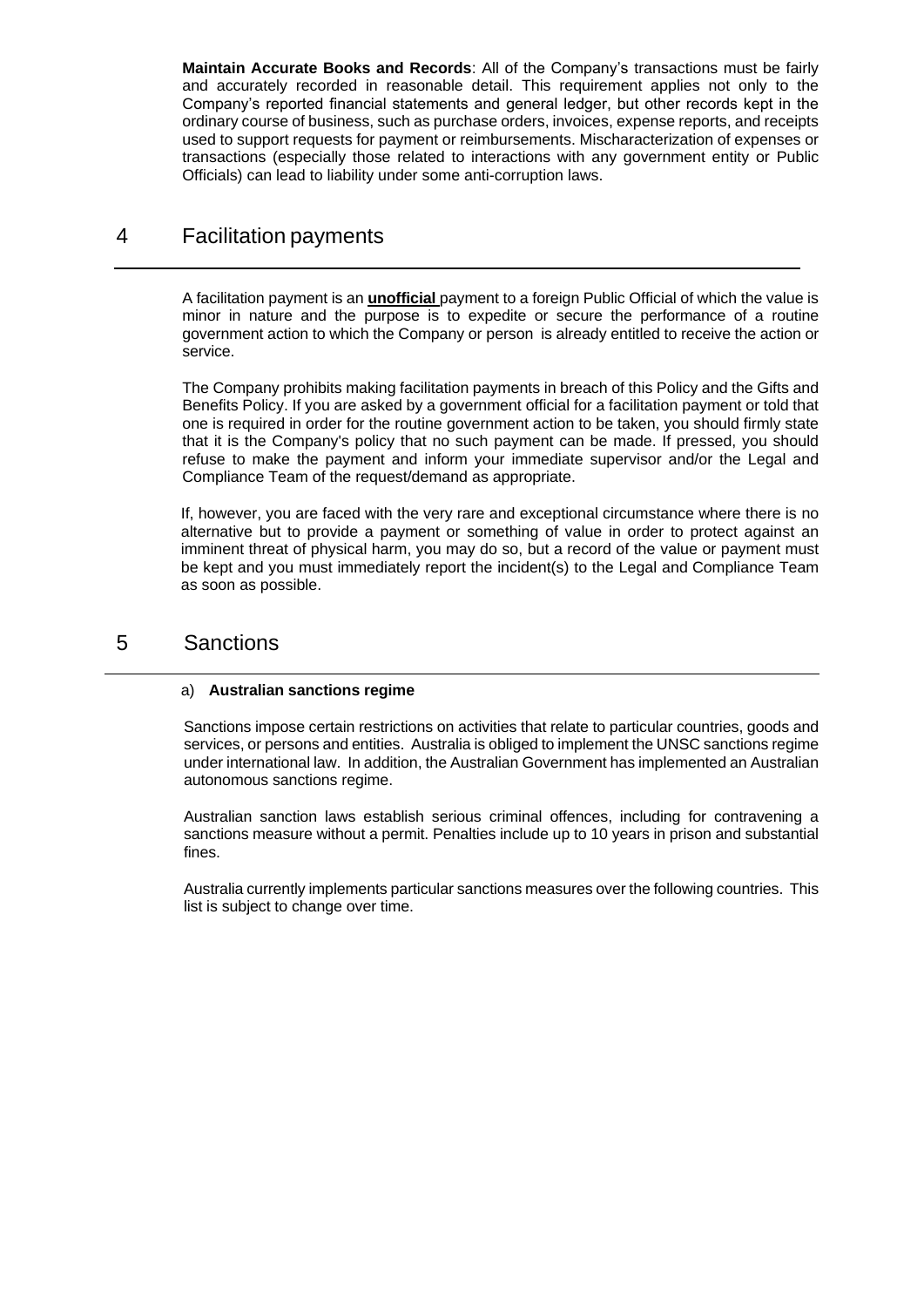#### **UNSC Sanctions**

- Central African Republic
- Counter-Terrorism
- Democratic Republic of the Congo
- · Guinea-Bissau
- $\bullet$  Iraq
- · ISIL (Da'esh) and Al-Qaida\*
- Lebanon
- $\bullet$  Mali
- $\bullet$  Somalia
- South Sudan
- $\bullet$  Sudan
- The Taliban
- $\bullet$  Yemen



**Australian Autonomous** 

Sanctions may include, among other things, general prohibitions on the export or importation of sanctioned goods, providing a sanctioned service, engaging in a sanctioned commercial activity or dealing with a designated person or entity. The Department of Foreign Affairs and Trade (**DFAT**) maintains a consolidated list of all persons and entities designated for the purposes of sanctions regimes implemented under Australian sanction laws

The Company is committed to operating in full compliance with the UNSC and autonomous Australian sanctions regime and any dealings in contravention of those regimes is prohibited under this Policy. If you are dealing with the supply or importation of goods from an overseas country or entity (particularly a country where the Company has not previously had dealings), you should consult the DFAT sanctions list at **dfat.gov.au**.

Other than the UNSC and Australian sanctions regimes, various other sanctions regimes may also apply to the Company and its dealings. For example, the US asserts extraterritorial jurisdiction through its sanctions regime over foreign parties when the dealings of those parties involve some US nexus (e.g., where there is a movement of funds through a financial institution in the US) or when the dealings involve persons or activities subject to the US's "secondary sanctions", even if there is no US nexus. Please speak with General Counsel if you would like further advice about the scope and potential application of other sanctions regimes.

#### b) **Reporting channels**

If you become aware of or suspect that any competitors, suppliers, customers, trading parties or companies associated with any of them, has economic or trade activities with particular countries, goods and services, or persons and entities that are subject to the sanctions regimes of the UNSC, Australia, or other countries/authorities, you must immediately notify a member of the Risk & Audit Team or the Legal and Compliance Team or report the matter via the Company's Speak-Up service. If you are unsure about the application of the sanctions regime, please consult with the Legal and Compliance Team.

## 6 What to do if you suspect the Policy has been breached

#### a) **Reporting channels**

You are encouraged to report to your manager any behaviour or situation which you believe breaches or potentially breaches this Policy, or the law.

Alternatively, you can report unacceptable behaviour through any of the following channels:

• a HR Manager;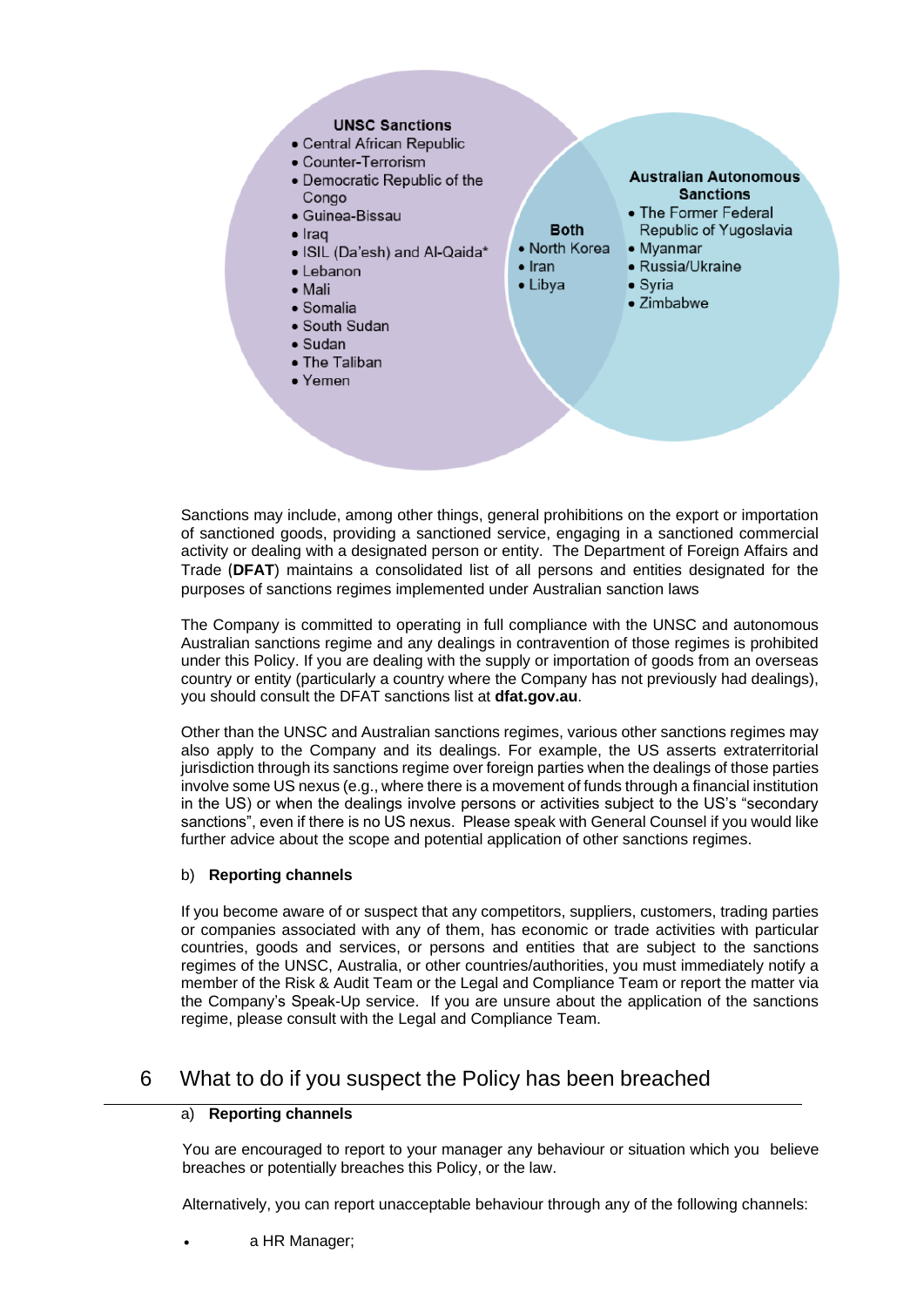- a member of the Legal and Compliance Team; or
- a member of the Risk & Audit Team.

If you wish to report a breach or potential breach anonymously, you may provide a detailed report to Speak Up.

Managers to whom potential breaches are reported should discuss the issue with Human Resources who will assess the appropriate action to be taken in response to the report.

#### b) **Whistleblower protection**

The Company is committed to ensuring that you are not disadvantaged or discriminated against for reporting unacceptable behaviour in good faith.

For full details, please see the Company's Whistleblower's Policy.

#### c) **Investigations**

Preliminary investigations of reported breaches are administered by Human Resources.

If a breach of the Policy is found to have occurred, a formal investigation process is administered by the Company Secretary in consultation with the supervisor or manager of the offending person.

In the investigation process, all Employees are expected to cooperate with the directions of the Human Resources and Company Secretary**.**

#### 7 Management

Appropriate and targeted training in connection with this Policy and the Gifts and Benefits Policy will be arranged on a periodic basis.

To monitor compliance with this Policy and the Gifts and Benefits Policy, a half yearly attestation from all Senior Executives confirming compliance with those policies will be reported to the Audit and Risk Management Committee.

## 8 Consequences of breaching the Policy

Breaches of the Policy and relevant anti-corruption and bribery laws have serious consequences for both the person concerned and the Company.

Breaches of this Policy are regarded as serious and will be subject to appropriate sanctions.

Any person who is suspected of breaching this Policy may be suspended from attending the workplace on full pay pending the outcome of investigations into the alleged breach.

Any person who is proven to have breached this Policy could face disciplinary action (including suspension or termination of employment).

Any material breaches of this Policy must be reported to the Audit and Risk Management Committee.

The Company reserves the right to inform the appropriate authorities where it is considered that there has been criminal activity or an apparent breach of the law.